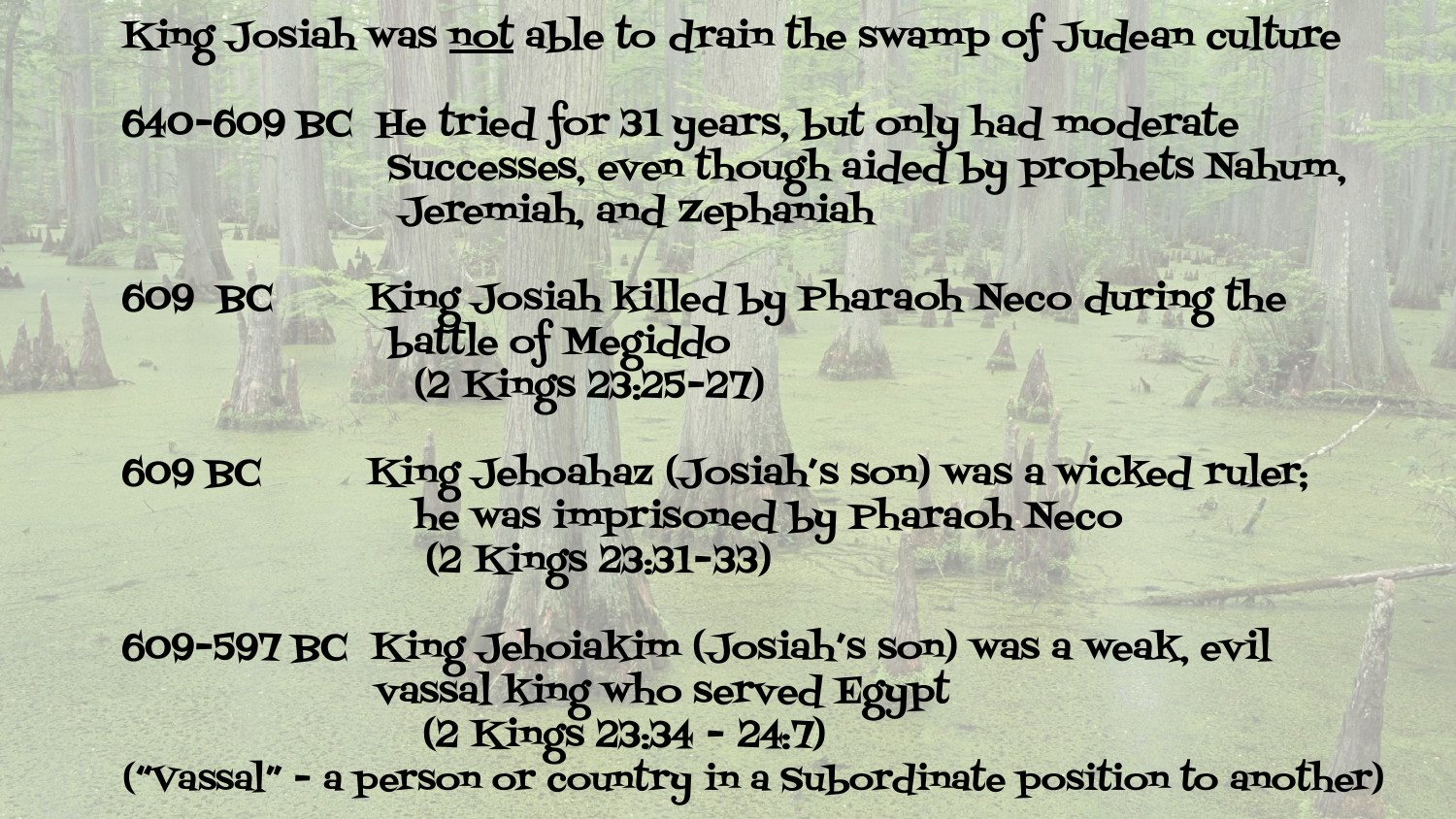# Habakkuk : From "Why's" to "Wise"

607 BC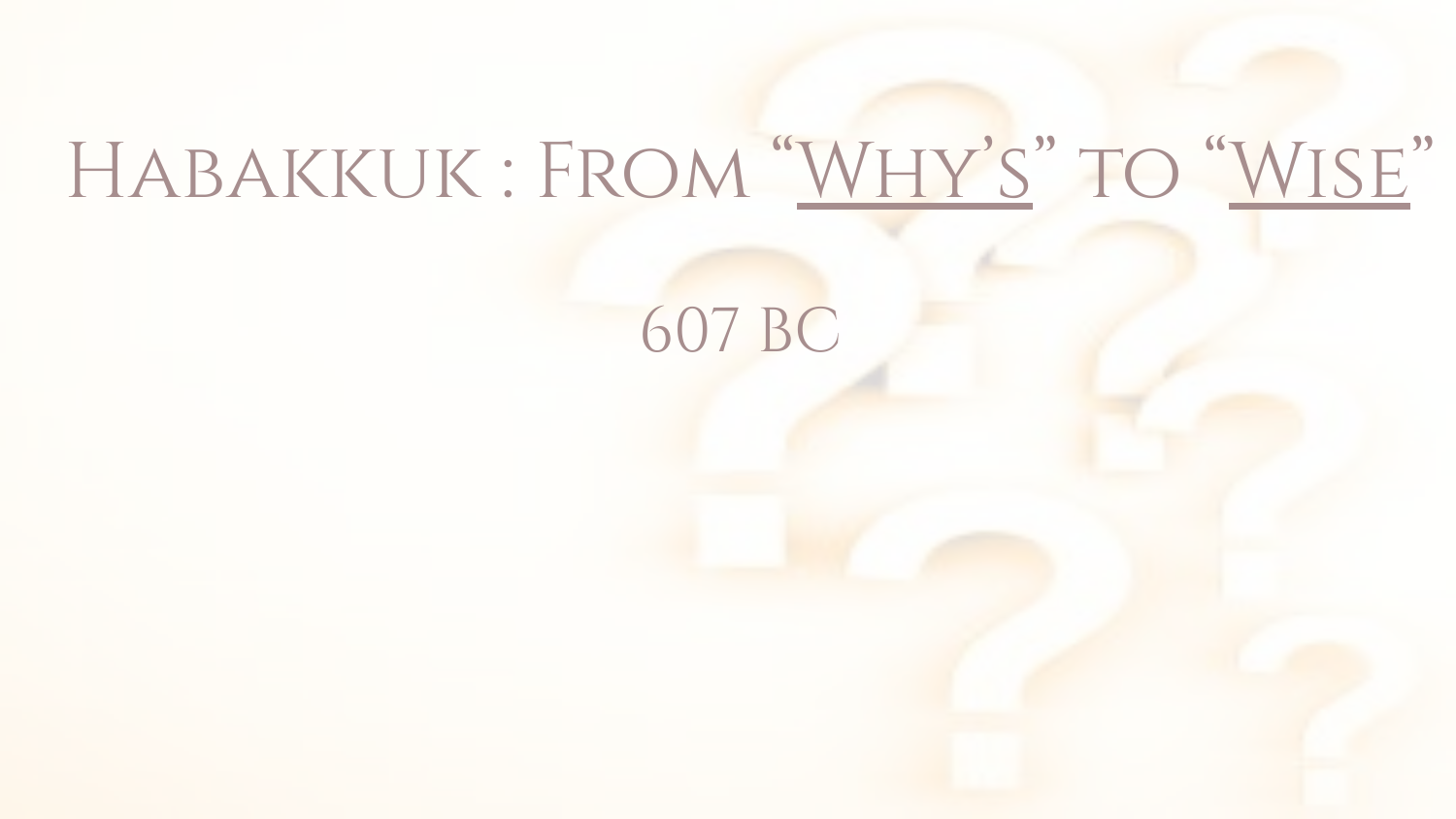# Habakkuk : From "Why's" to "Wise"

607 BC

# Chapter 1: The Personal Journal of a "Why's" Prophet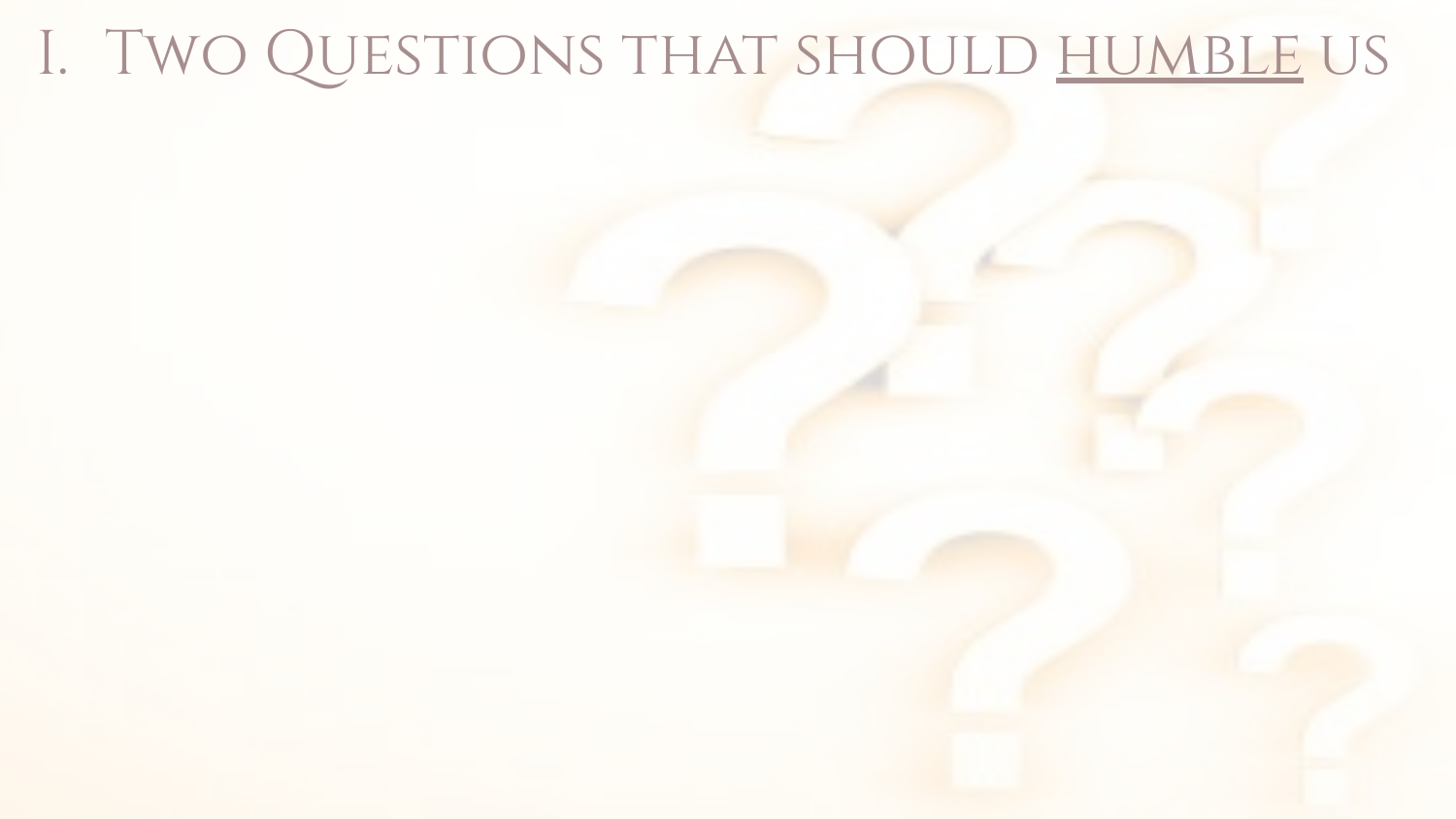# A. "How Long?" (Habakkuk 1:2)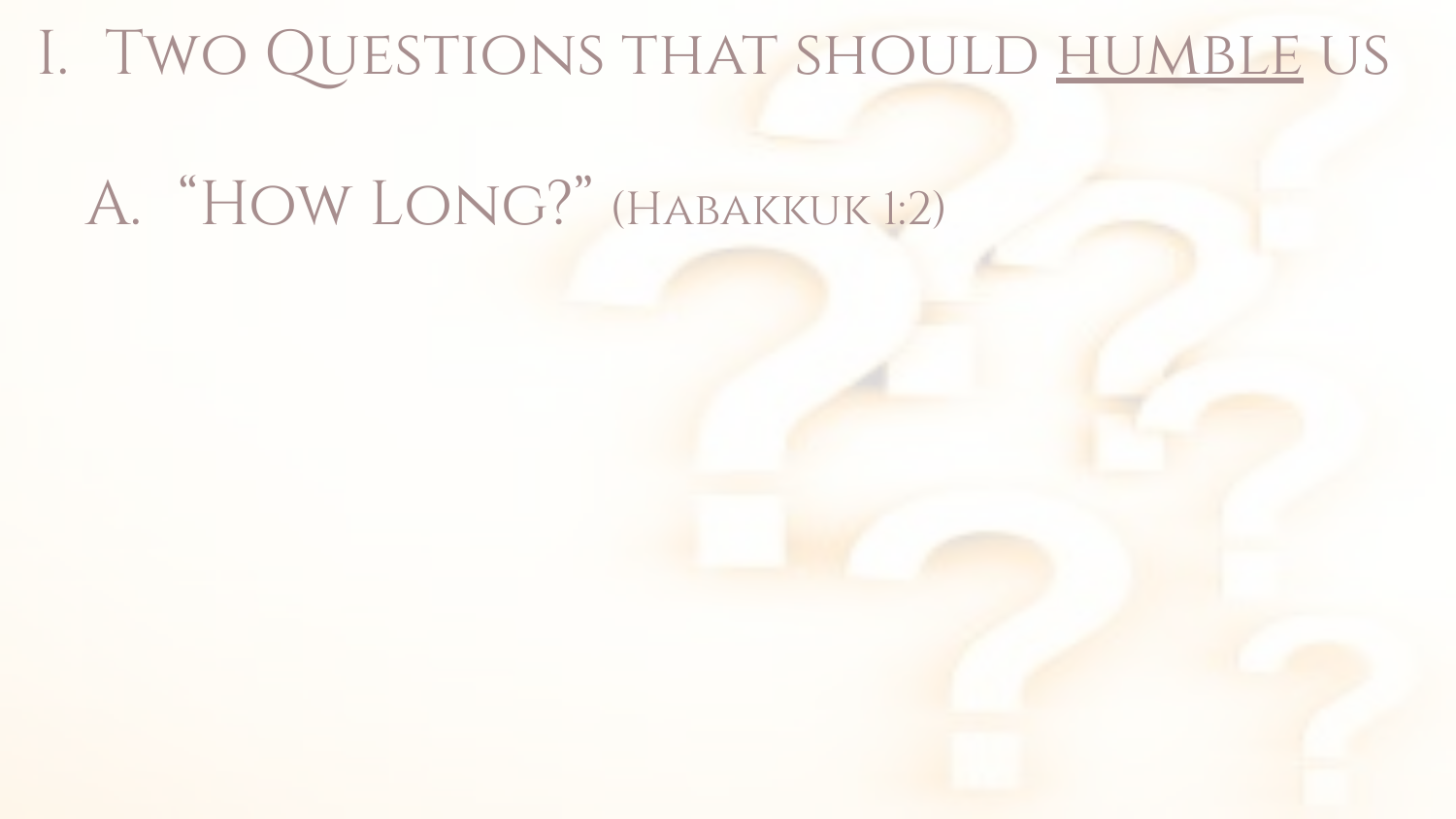A. "How Long?" (Habakkuk 1:2) 1. Implies we don't have the power to stop this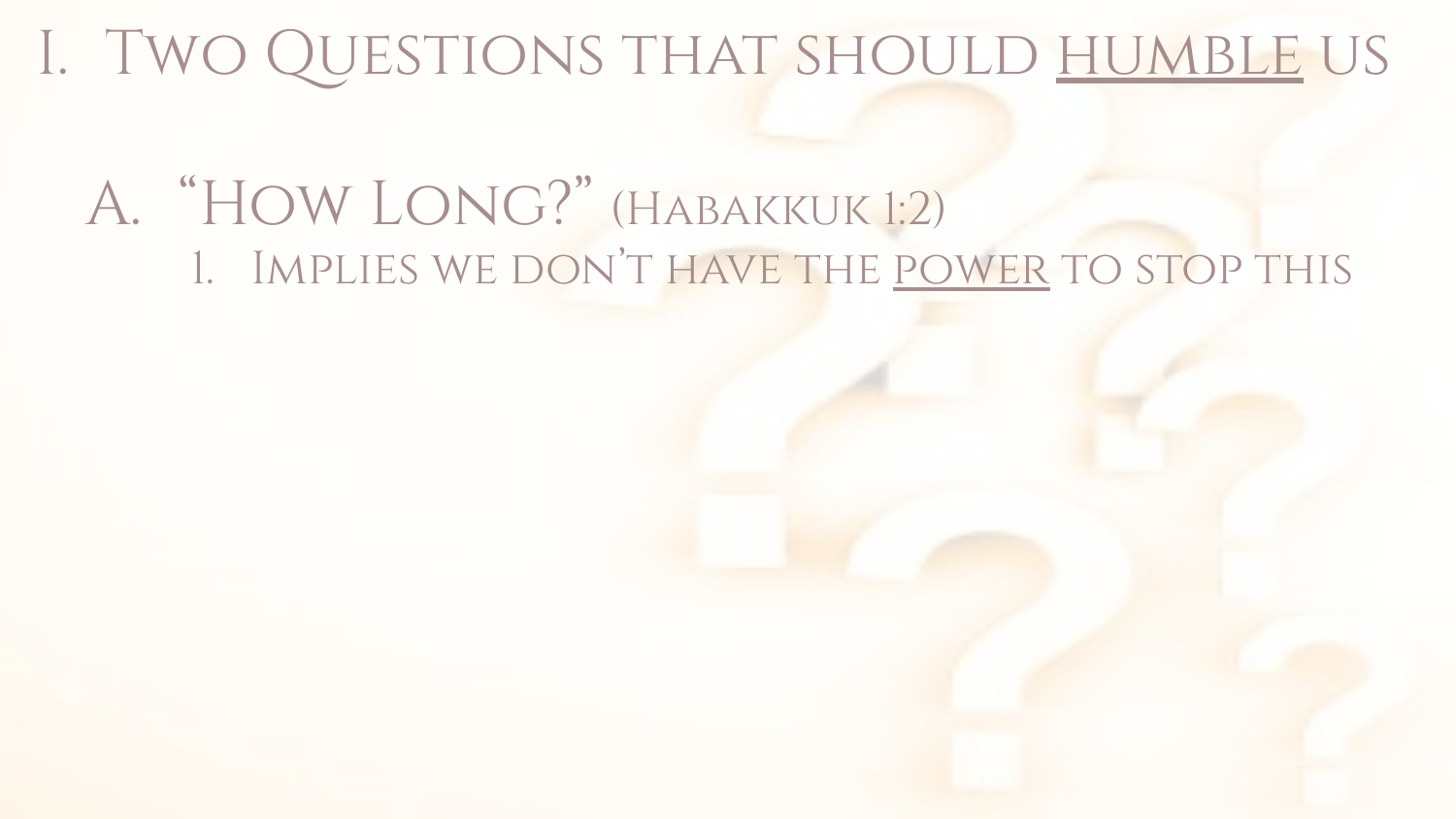#### A. "How Long?" (Habakkuk 1:2) 1. Implies we don't have the power to stop this

2. Implies we aren't in control, He is.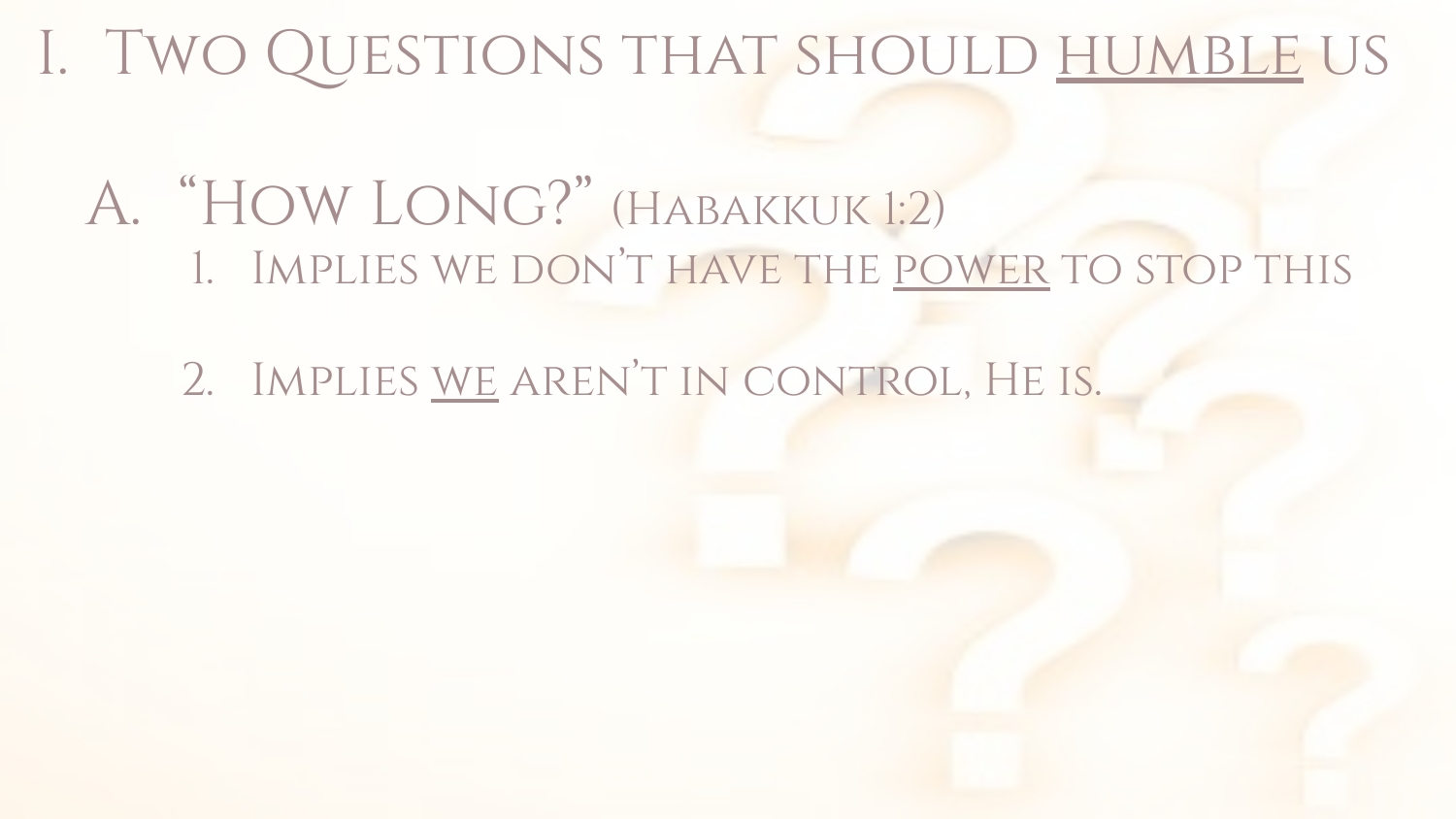- A. "How Long?" (Habakkuk 1:2) 1. Implies we don't have the power to stop this
	- 2. Implies we aren't in control, He is.
- B. "Why?" (Hab. 1:3)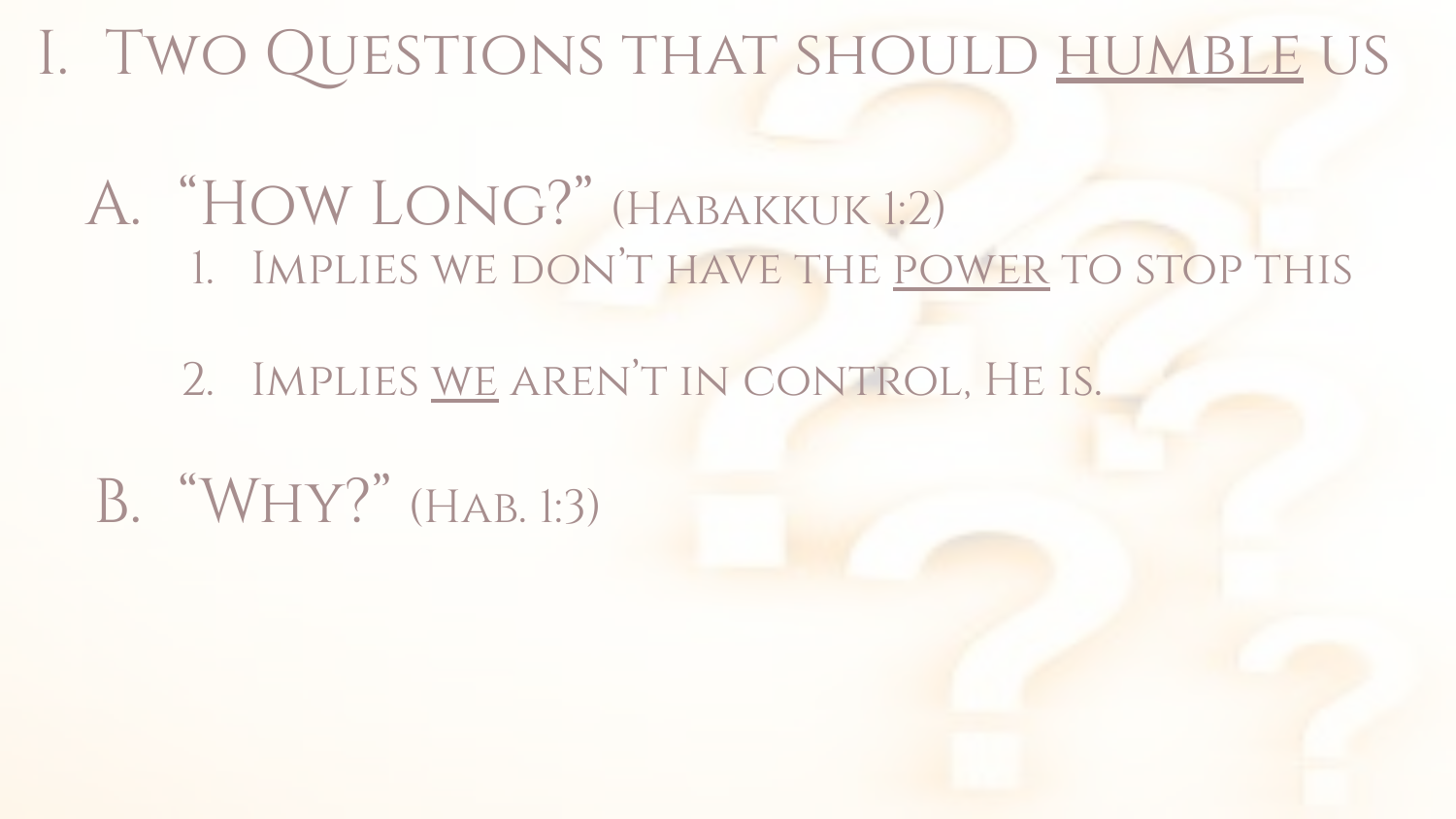#### A. "How Long?" (Habakkuk 1:2) 1. Implies we don't have the power to stop this

2. Implies we aren't in control, He is.

#### B. "Why?" (Hab. 1:3)

1. Implies we don't have a clear assessment of **THINGS**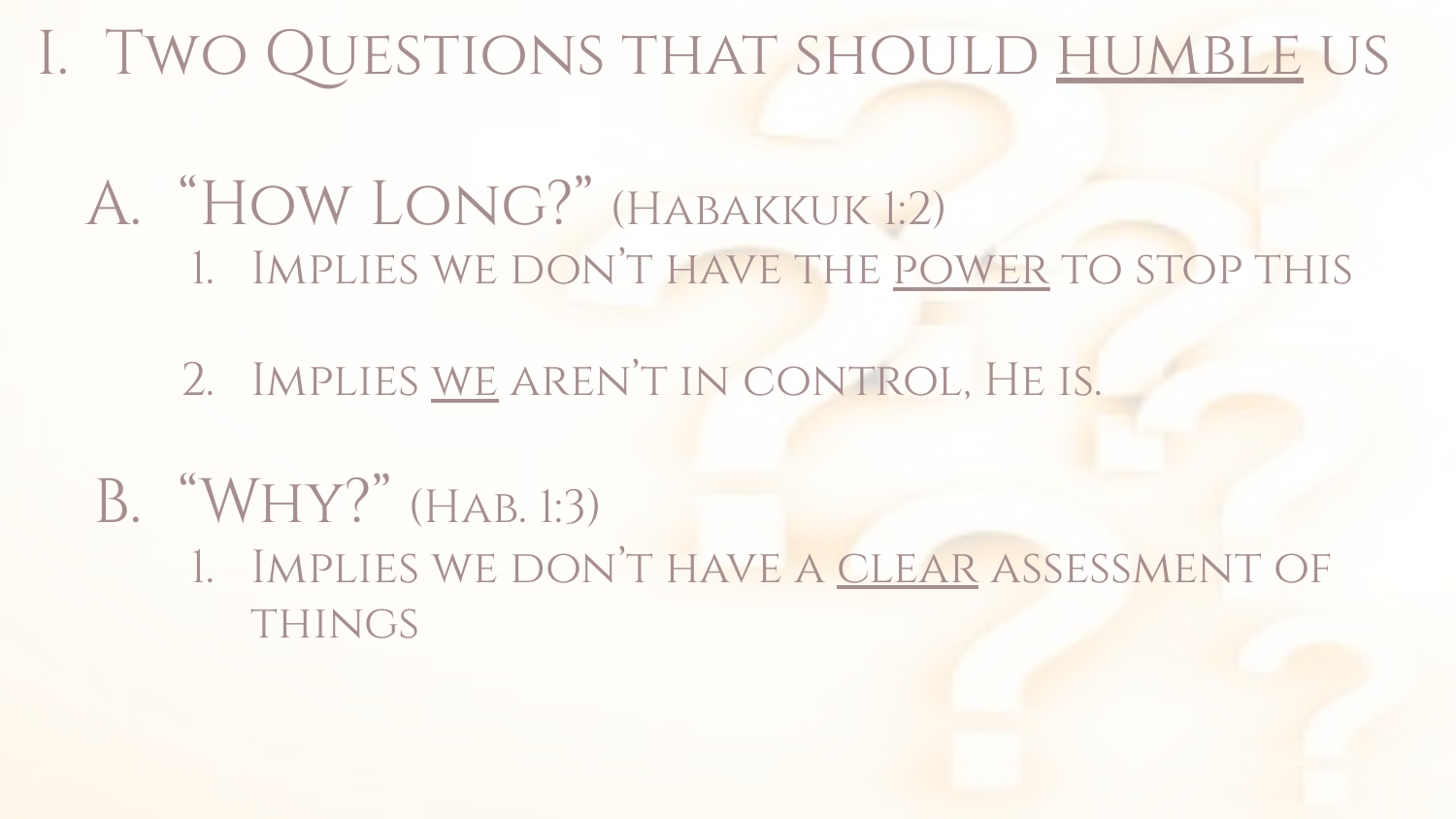#### A. "How Long?" (Habakkuk 1:2) 1. Implies we don't have the power to stop this

2. Implies we aren't in control, He is.

#### B. "Why?" (Hab. 1:3)

- 1. Implies we don't have a clear assessment of **THINGS**
- 2. Implies we don't have adequate knowledge or wisdom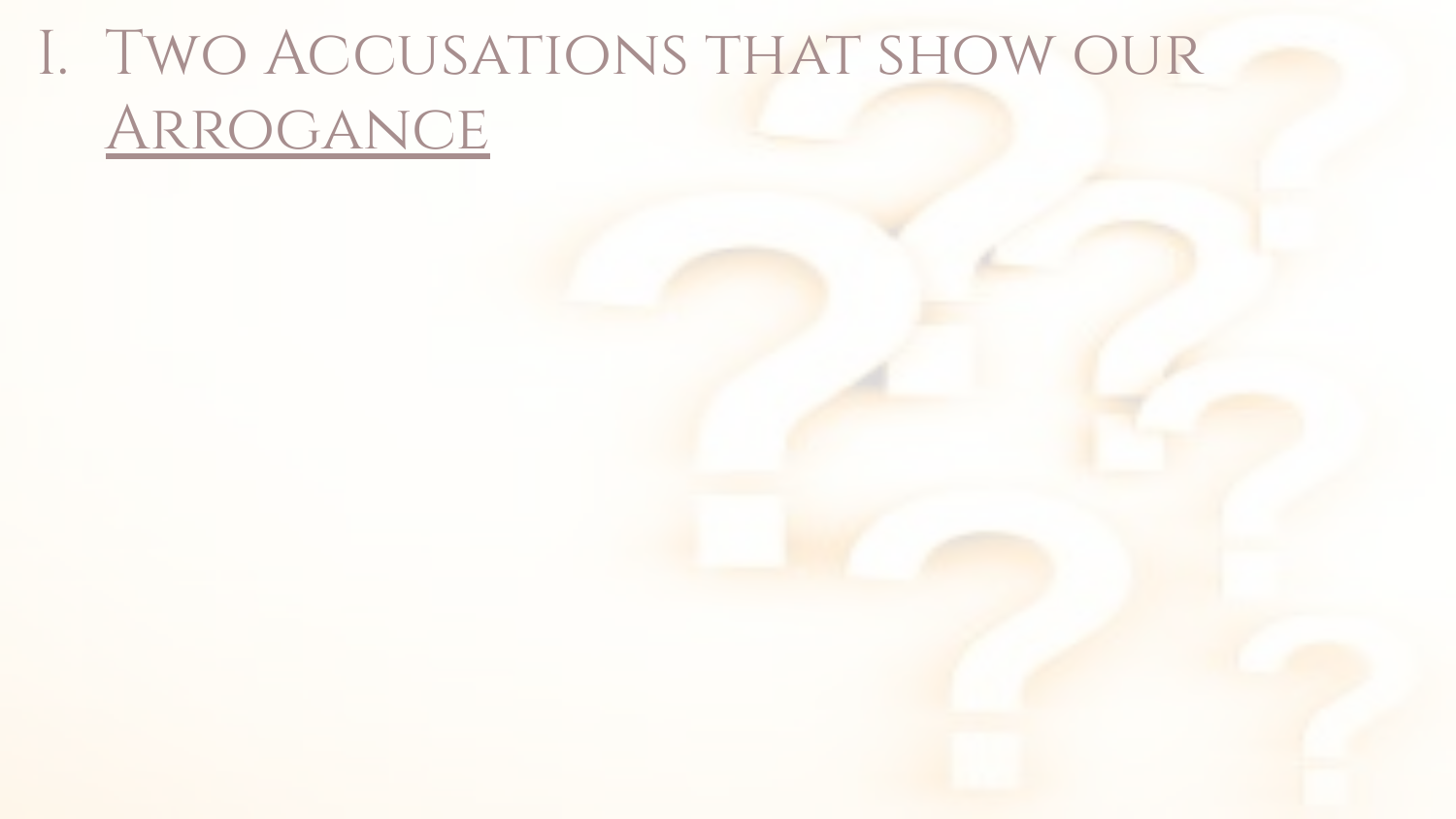# I. Two Accusations that show our Arrogance A. "You don't Hear!"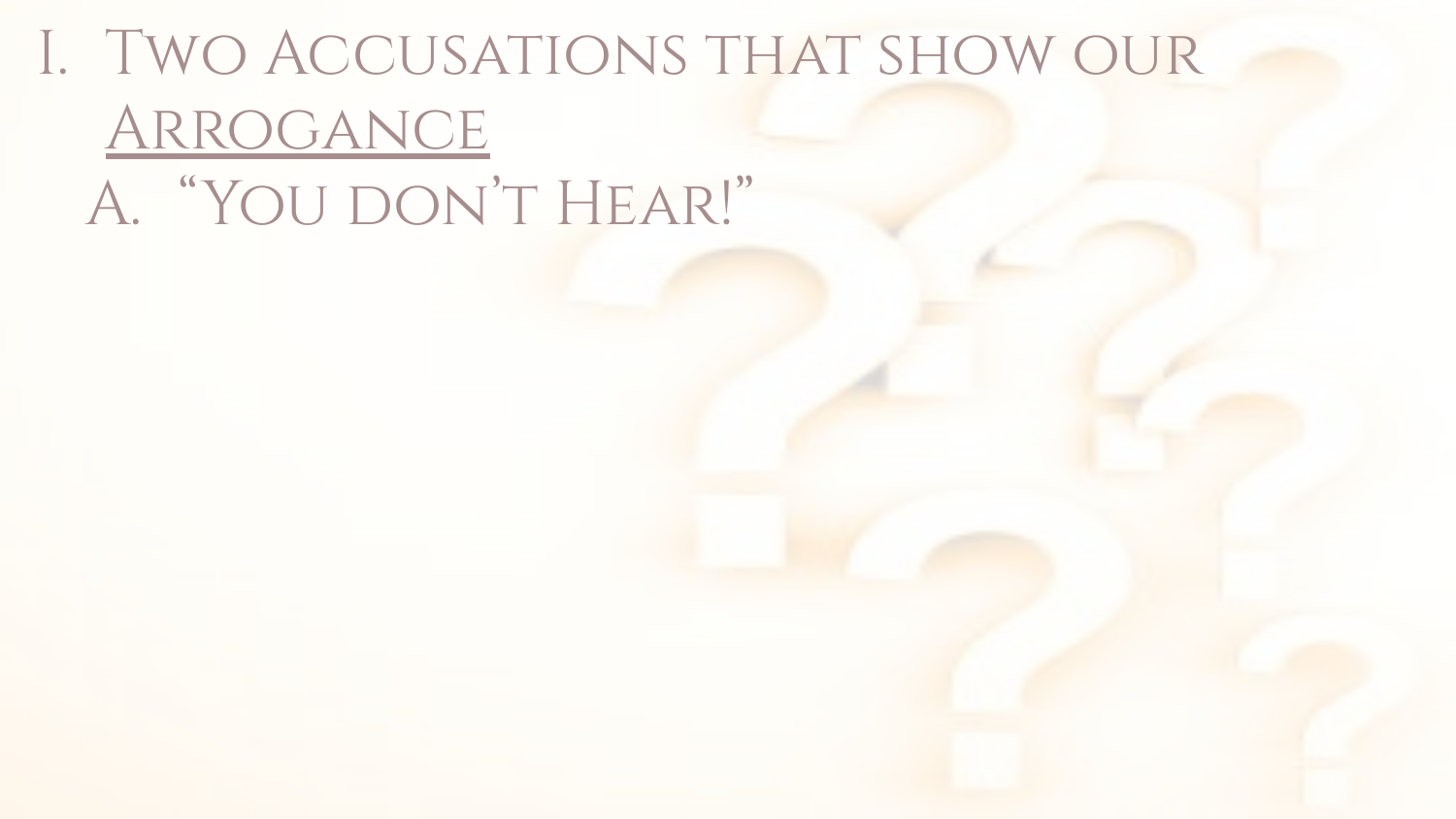### A. "You don't Hear!" 1. God, You don't even know what's happening!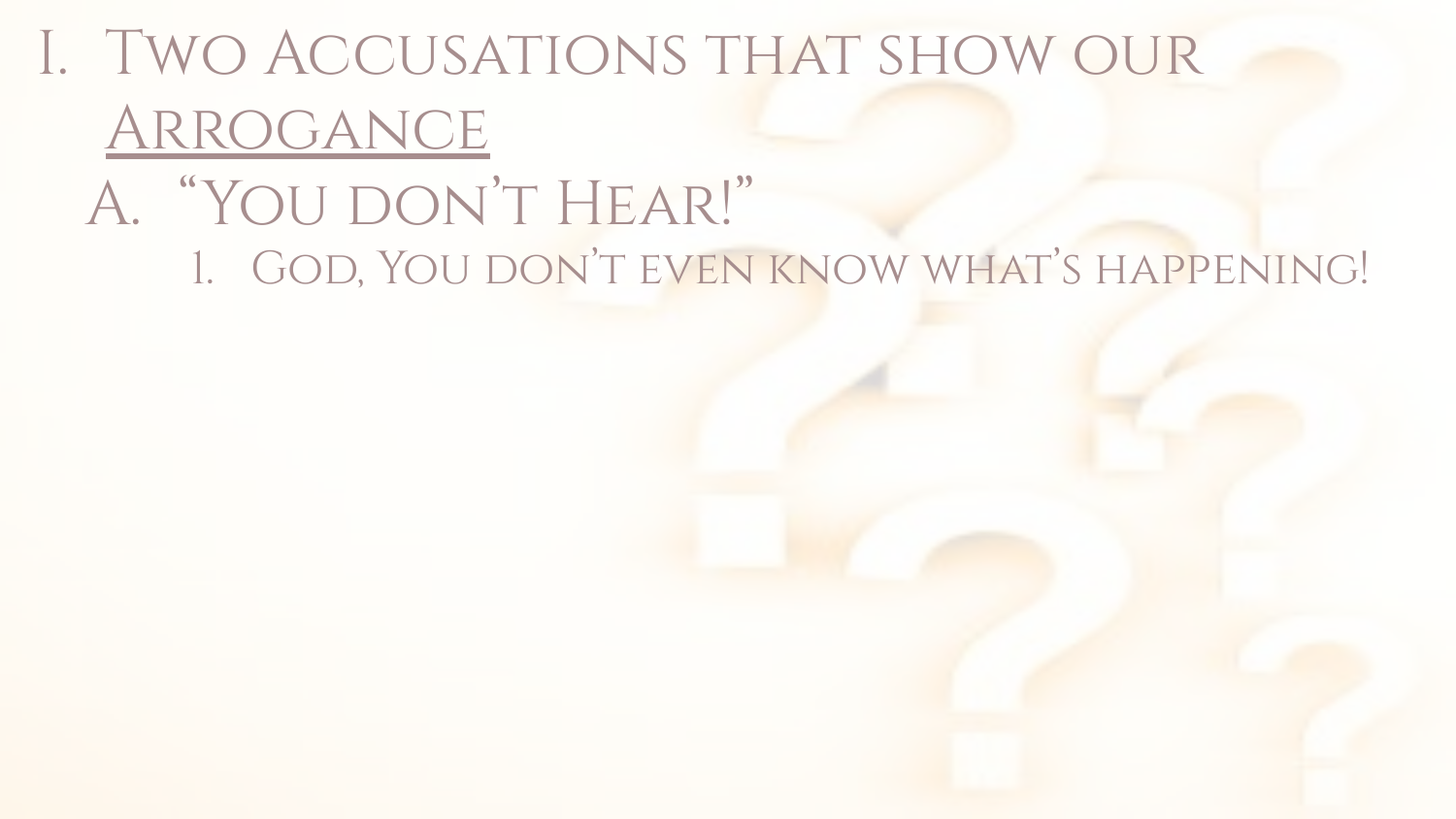- A. "You don't Hear!"
	- 1. God, You don't even know what's happening!  $-OR-$
	- 2. God You don't even care what's happening!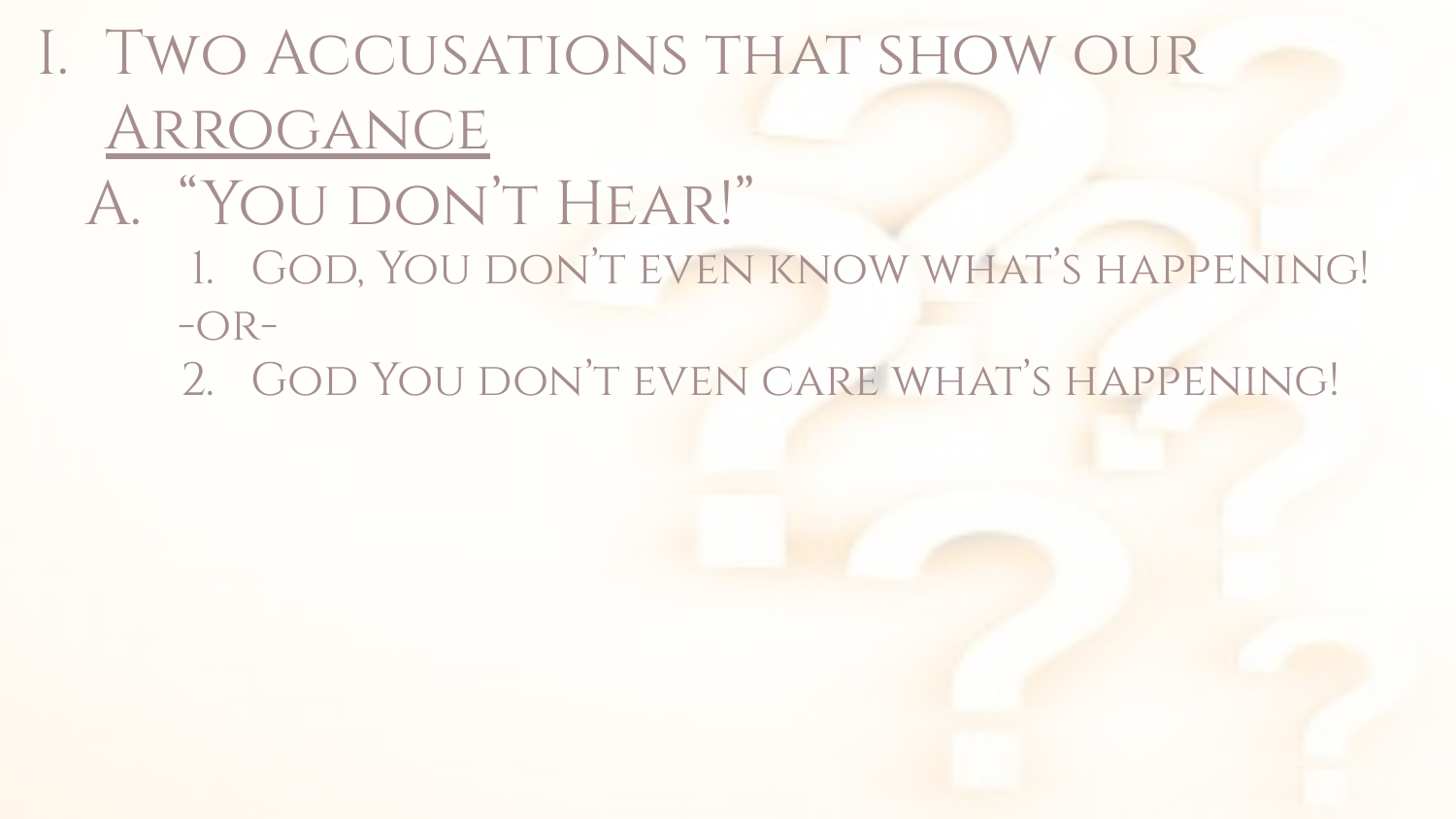- A. "You don't Hear!"
	- 1. God, You don't even know what's happening!  $-OR-$ 
		- 2. God You don't even care what's happening!
	- B. "YOU DON'T SAVE!"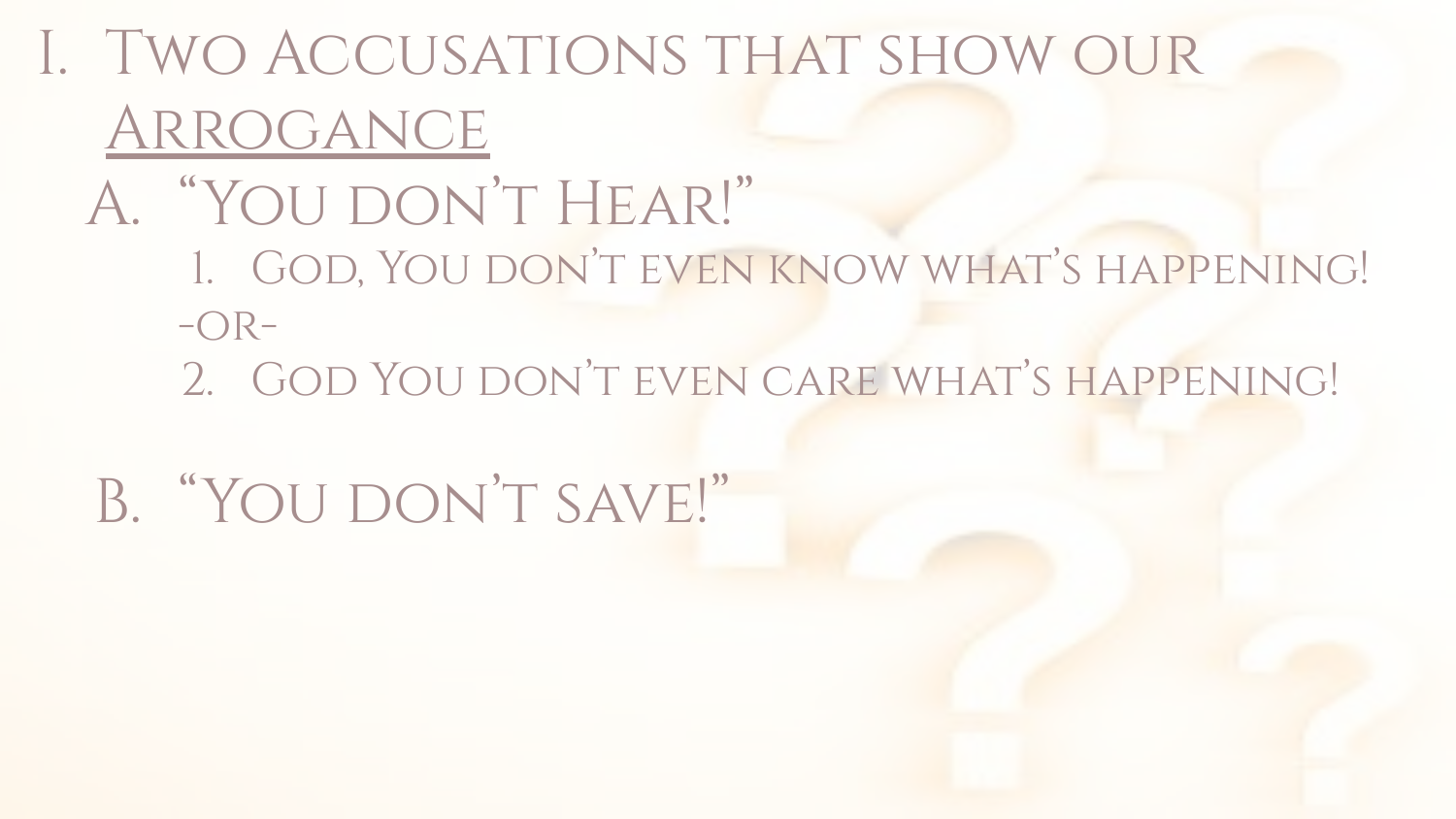- A. "You don't Hear!"
	- 1. God, You don't even know what's happening!  $-OR-$ 
		- 2. God You don't even care what's happening!
- B. "YOU DON'T SAVE!" 1. God You are unwilling to help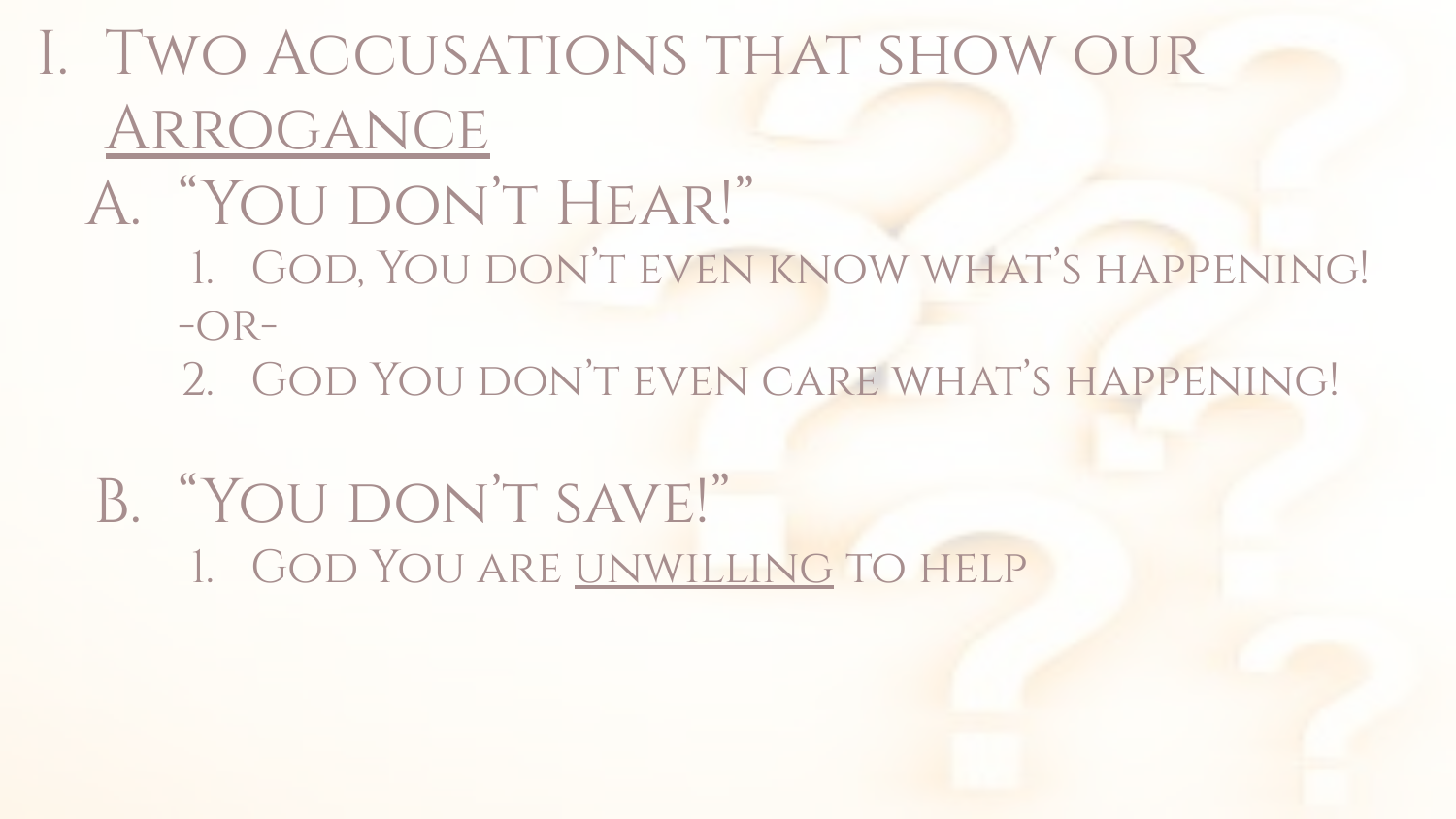- A. "You don't Hear!"
	- 1. God, You don't even know what's happening!  $-OR-$ 
		- 2. God You don't even care what's happening!
- B. "YOU DON'T SAVE!" 1. God You are unwilling to help
	- 2. God You are unable to help

These prideful, arrogant judgments set us up for a confrontation with God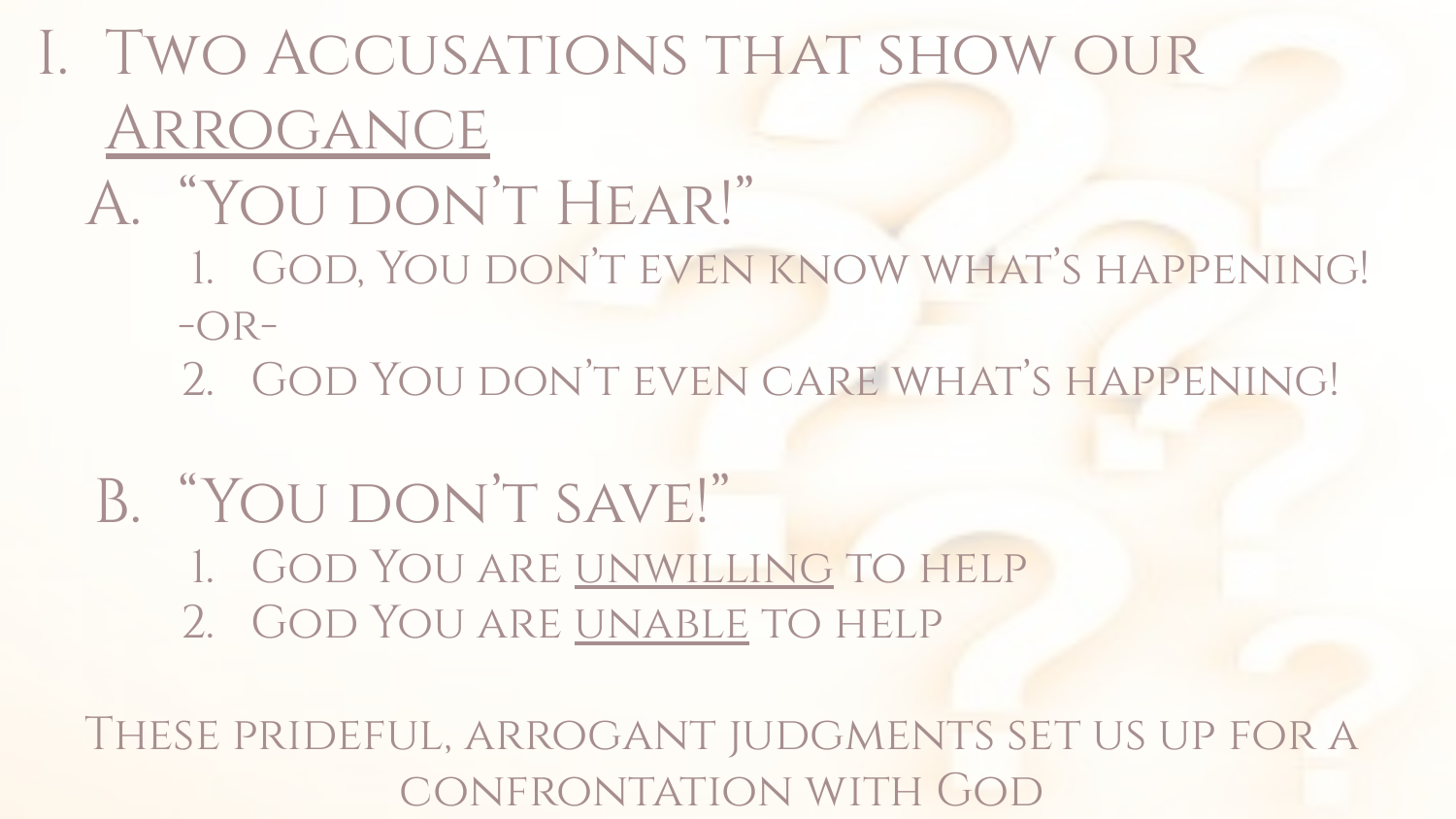#### APPLICATION: In this world of never-ending injustice, pain, and suffering caused by the broken, fallen state of humanity, **will we choose Humility or Arrogance?**